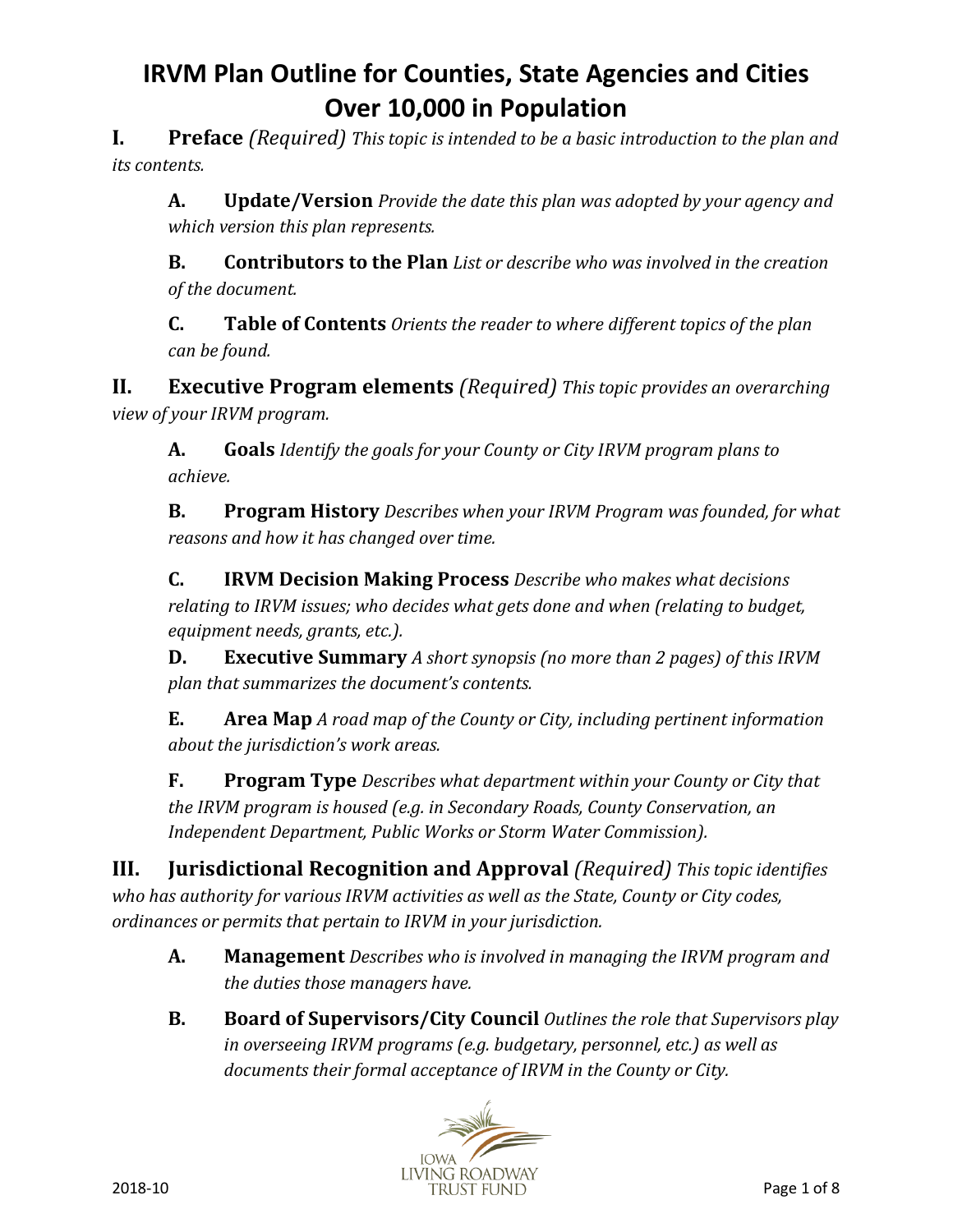- 1. Examples: Statement of support
- 2. Resolutions *(Optional)*
- **C. Iowa Code and Administrative Rules-State Laws and Regulations** *Reference the laws and regulations that govern your IRVM program (use website urls or document citations rather than the entire law or regulation so that updates or changes don't require untimely changes to the plan).*

1. Examples: Chapter 314 LRTF, IRVM, Mowing, Weeds, Chapter 317, Chapter x *(References rather than entire code sections).*

**D. Local Laws and Regulations** *References the local laws and regulations that govern your IRVM program (use website urls or document citations rather than the entire law or regulation so that updates or changes don't require untimely changes to the plan).*

1. Examples: Mowing Laws, Herbicide Spraying Laws, Species Threatened, Endangered and of Special or Regional Concern, Introduced, Invasive, and Noxious Plants, Violations and Enforcement [as directed by the Jurisdiction (all laws and Regulations)], Encroachment, Snow and Ice Control or Winter Maintenance Operations, Removal of Obstructions in the ROW, etc.

**E. Permitting** *Describes the permit process and references permit forms or examples which may be included in the appendix.*

- 1. Examples: Work in the Right of Way, No Spray, Seed/Plant Collection, Utility Access (included in the appendices).
- F. Obstructions, nuisance and enforcement (Examples: Chapter 318.3)
	- 1. Policy
	- 2. Inspection and notification
	- 3. Repercussions

**IV. Program Organizational Structure** *(Required) This topic details the present organizational structure of the IRVM program and identifies current and potential future needs for those staff.*

### **A. Staff Organization Chart** *(Chart of program staff positions).*

1. Examples: Management, Full time, Part time/Seasonal, Future Staffing, Contractual

**B. Staffing Needs** *Support services or training needs for IRVM staff.*

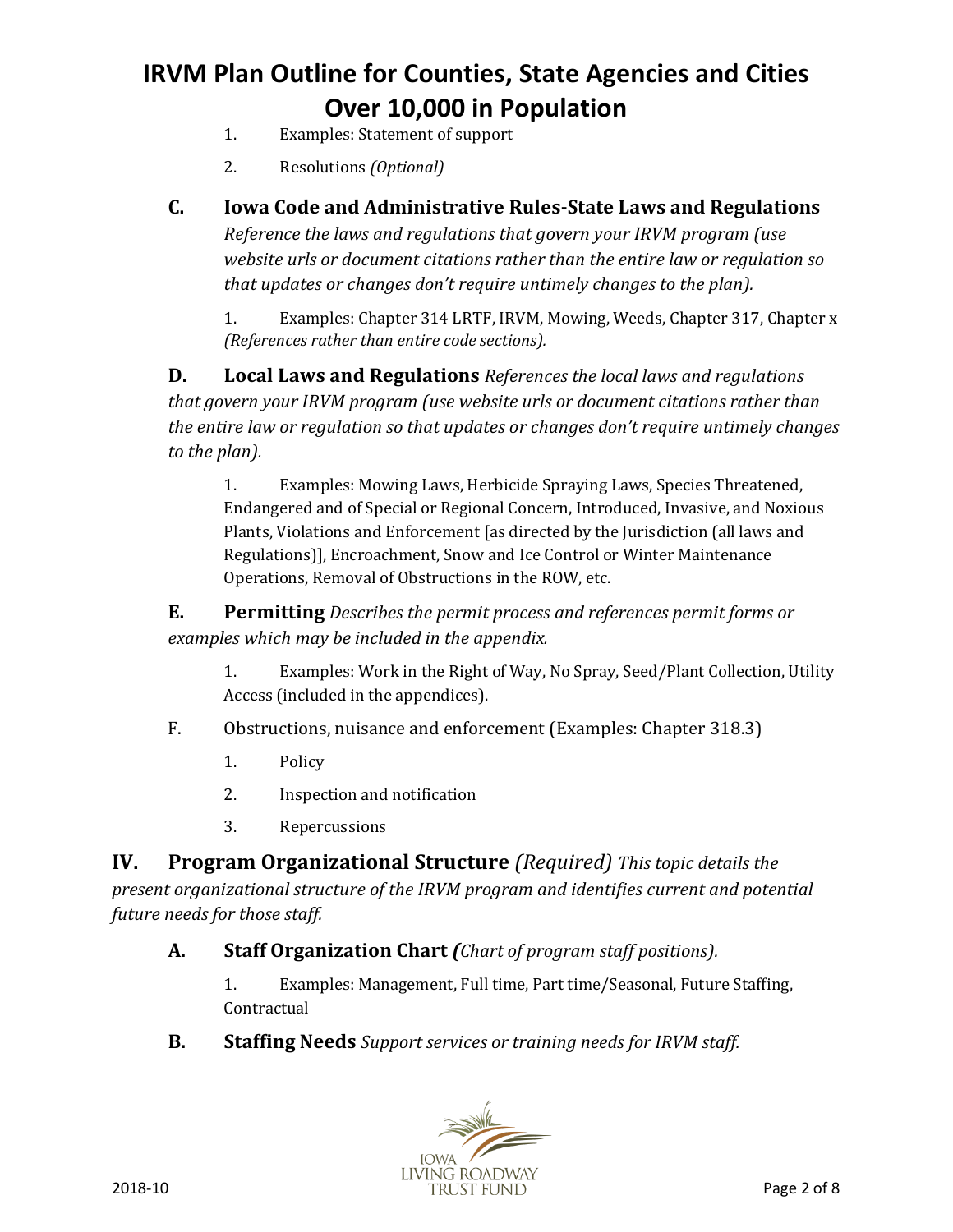1. Examples: Training, Education, etc. for both full time and part time/seasonal staff. This may also include the need for additional full time or seasonal staff.

**C. Succession plan** *(Optional) Explains how changes in staff over time is planned for.*

**V. Public Involvement** *(Optional) For programs that wish to have these components; this topic discusses how the IRVM program interacts with and responds to these constituents. While optional, this topic helps you think about who your allies are, and identifies a broad support system that can be utilized for various projects or political support.*

**A. Steering Committee** *If you have a committee, or want one, describe here how you optimally envision it working – this may not necessarily be its current state.*

**B. Current members** *Include here or in the appendix a roster of your current IRVM Committee Members and their contact information.*

**C. Qualifications** *Illustrates key characteristics (backgrounds, education, interests, etc.) that would make ideal Steering Committee candidates as needs arise for new members.*

**D. Terms** *Term limits or requirements for participation.*

**E. Partners** *List organizations (not individuals) that you collaborate with over the course of a year and how you work with them. (E.g. Soil and Water Conservation District, County Conservation, Trees Forever, local Pheasants Forever Chapter, etc.)*

1. Examples: Local, State and National, Letters of Support, Resolutions

**F. Stakeholders** *Details how individuals at a local, state or national level can participate in supporting your IRVM program.*

**G. Education and Outreach** *Describe how the IRVM program provides education to partners, stakeholders and the community (brochures, posters, IRVM materials, etc.)*

## **H. Communication Mechanisms**

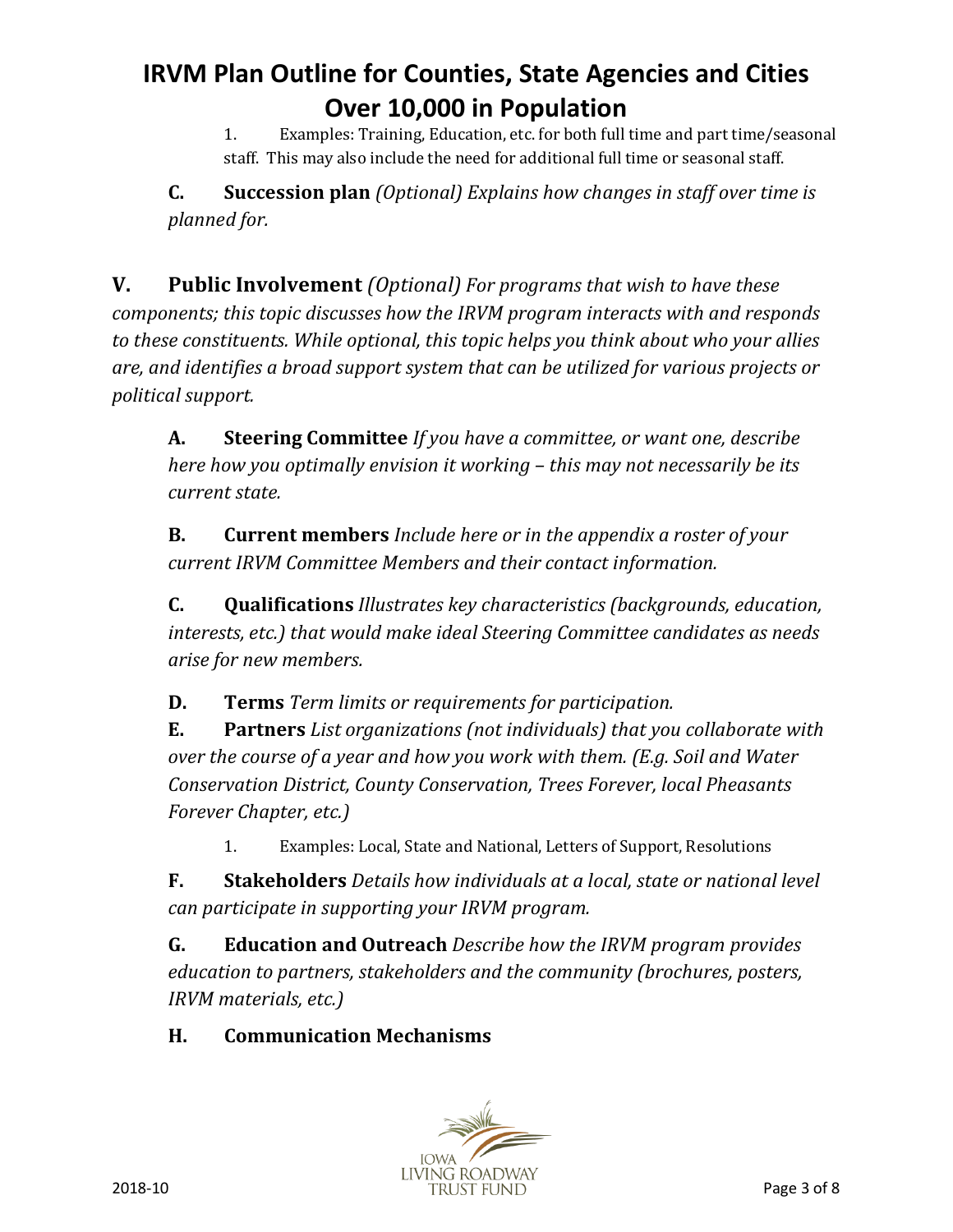1. Examples: Meetings, Newsletters, Electronic media, Local Newspapers, Festivals and Events, Local Organization Speaking Opportunities

**VI. Inventory and Analysis** *(Required) This topic is for you to describe the current state of your program as it relates to the bullets listed. Some aspects, like maps, inventory data and equipment rosters may best be included in the appendices.*

### **A. Natural Resources**

1. Tools

*a) Examples: Mapping, Aerial Photography, GIS, GPS, Paper Records, Ground Photography, Documentation and Use of All…*

2. Vegetation describe when the last roadside vegetation inventory was done and call out any highlights from it. This are could be used to justify the need for a new, revised, updated or digitized GIS/GPS inventory

*a) Roadsides*

*b) Roadside Remnant Vegetation Inventories same as above except that this would be a for any site specific areas that more thorough inventory work was conducted upon.* 

3. Watersheds *(Optional)* a description of any specific watershed projects in your City or County (like watershed protection zones, TMDLs, nutrient reduction activities, etc.)

- *a) Scale*
- 4. Water bodies *(Optional)*
	- *a) Lakes, Rivers and Streams*
- 5. Unique Geomorphological Considerations *(Optional)*
	- *a) Examples: (karst topography, algific talus slopes, loess soils, etc.)*
- 6. Drainage Districts *(Optional)*
- 7. Field Tile in Roadsides *(Optional)*
- 8. Soils (Optional)
- 9. Erosion Issues *(Optional)*
- 10. Wildlife (Optional)
- 11. Special Road Designations *(Optional)*

*a) Examples: Scenic Byways, Dragoon Trail, Jefferson Highway, Cody Trail, etc…*

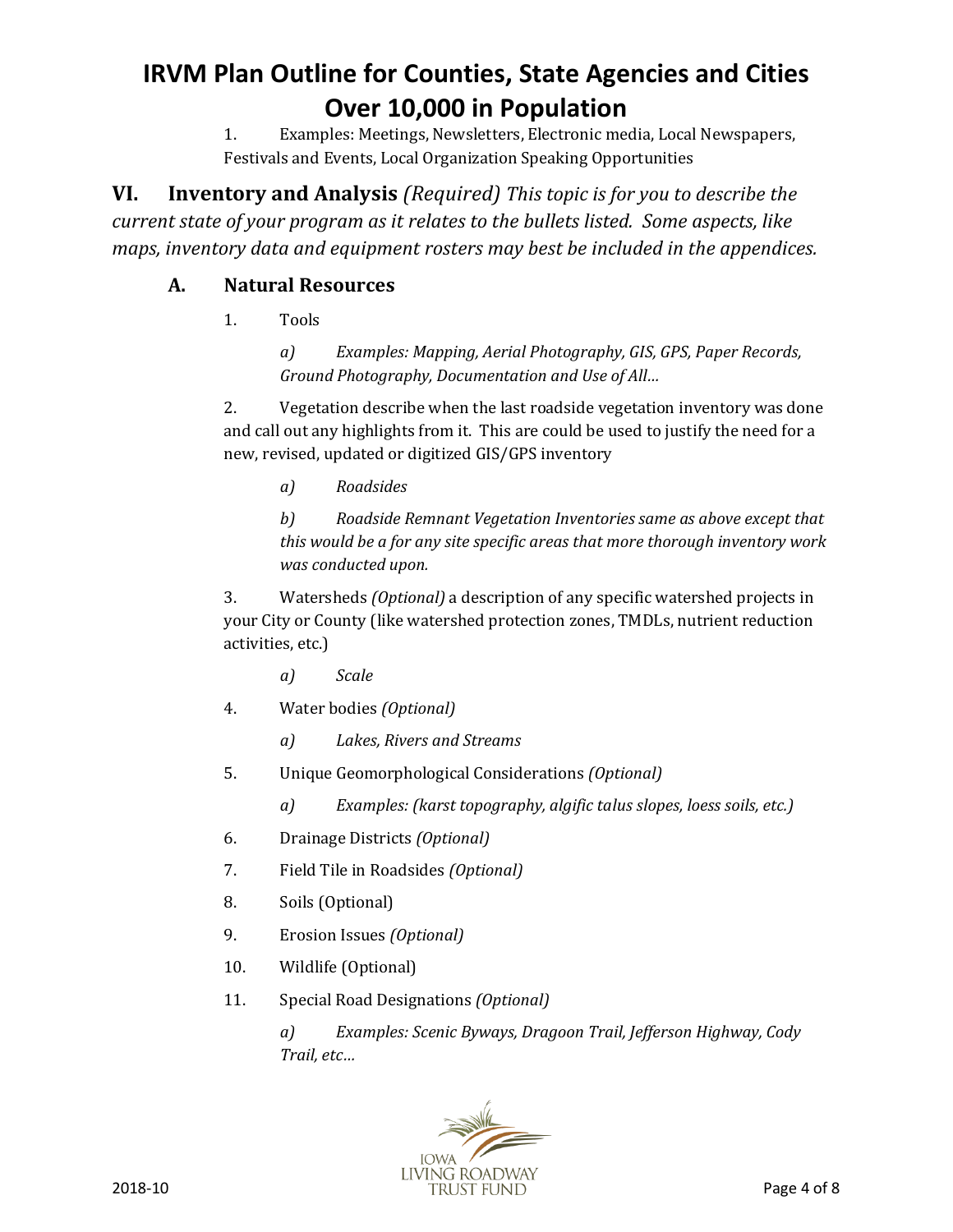**B. Equipment** *Discuss the equipment used in your program. Include a detailed inventory of equipment used in IRVM activities here or reference it in the appendices and describe what else is needed in order to effectively run your program.*

**VII. Program Operations** *(Required) the purpose of this topic is to explain what you do and when.*

**A. Annual Operations** *Describe activities that you do predictably from one year to the next. This topic could be in the form of a calendar or a list of what typically occurs in each month. Examples; January: present Weed Report to the County Supervisors and submit to State Weed Commissioner, evaluate IRVM program and set goals for the calendar year, finalize equipment needs for coming LRTF grant cycle with my superiors. February: attend AFIRM Winter Meeting and Invasive Species Conference, order herbicides, etc. as opposed to July: address weed complaints and spray for Canada thistle and woody encroachment, attend LRTF Application Review, finalize fall/dormant season seeding plans, obtain cover crop seed, etc.*

**B. Work Area Types** *describe different treatments or approaches that you have for different roadside environments*

- 1. Rural
- 2. Urban

**C. Vegetation Types for Specific Uses** *This area can be used to describe instances where you use certain types of plants to accomplish different tasks.*

**D. Special Projects** *Use this area to identify unique things that you are doing in your IRVM program, like collaborating with other organizations or jurisdictions to do research, working with an erosion and sediment control vendor to determine the effectiveness of turf reinforcement mats vs. coir logs in different applications, etc.*

- **E. Annual Calendar of Activities**
- **F. Training**
- **G. Safety**

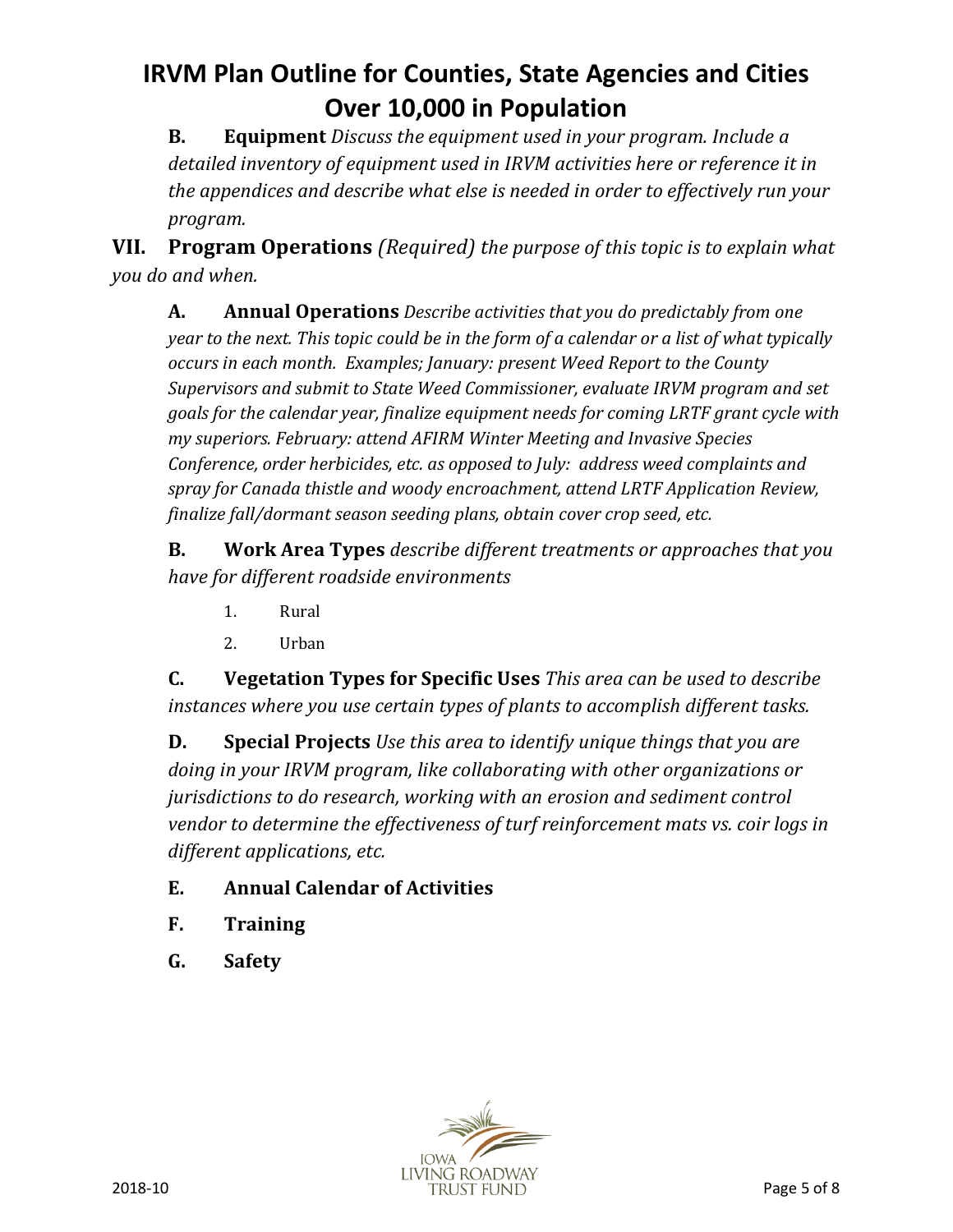**VIII. Methods** *(Required)describe the techniques that your program employs to accomplish the work that you do. It is okay to cite and reference the IRVM Technical Manual, but please highlight situations or circumstances where you may differ from standard practices.*

## **A. Vegetation Establishment**

- 1. Procedures:
	- *a) Site Preparation*
	- *b) Seed Mixes and Rates*
	- *c) Seeding Techniques*
	- *d) Erosion and Sediment Control*
	- *e) Vegetation Establishment Maintenance*
	- *f) Planting Evaluation and Documentation*
	- *g) Mowing*
	- *h) Chemical Control for Noxious Weeds, Other Invasives and Bare Ground*
	- *i) Tree and Brush Control*
	- *j) Prescribed burning*
	- *k) Burning Plan and Records of Previous Burning*
	- *l) Erosion Control*

### **B. Ongoing Maintenance**

- 1. Procedures
	- *a) Site Preparation*
	- *b) Seed Mixes and Rates*
	- *c) Seeding Techniques*
	- *d) Erosion and Sediment Control*
	- *e) Vegetation Establishment Maintenance*
	- *f) Planting Evaluation and Documentation*
	- *g) Mowing*
	- *h) Chemical Control for Noxious Weeds, Other Invasives and Bare Ground*
	- *i) Tree and Brush Control*
	- *j) Prescribed burning*

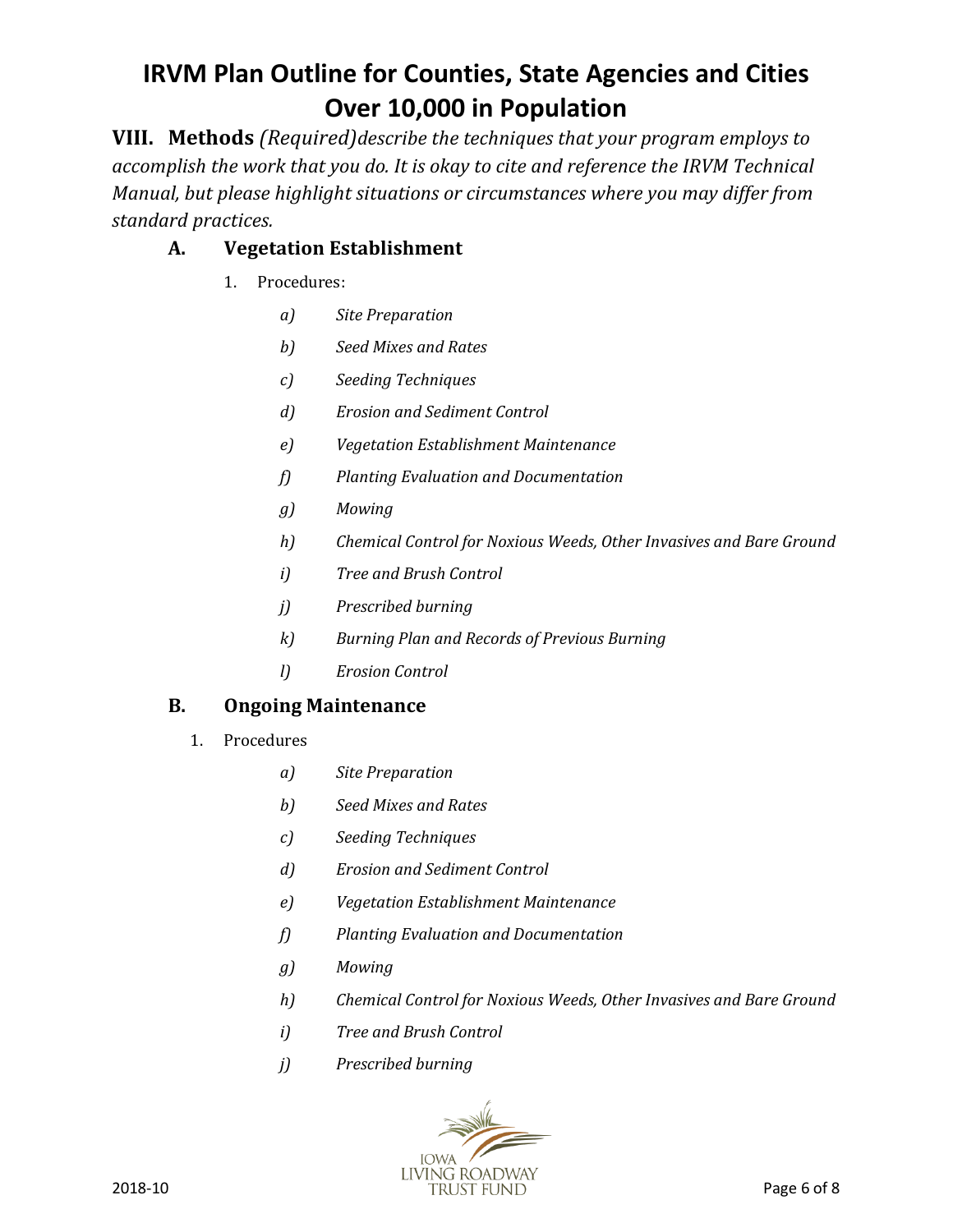- *k) Burning Plan and Records of Previous Burning*
- *l) Erosion Control*

### **C. Urban vs Rural Implications**

**IX. Material Procurement** *(Required) Describe how your IRVM program obtains and stores various materials you use in your IRVM program, the processes that you use within the program and limits for what you can order/obtain without additional authorization.*

### **A. Sourcing**

1. Examples: Seed, Erosion Control Materials, Hydroseeding

### **B. Material Handling and Storage**

**X. Research Opportunities** *(Optional) Discuss questions or topics that your program would be interested in conducting research on or seeing research conducted under your jurisdiction or elsewhere.*

**XI. Budget** *(Optional) Provide revenue and expense information for your program. This topic coupled with information throughout this plan can help substantiate future needs for staff, support and grant funding.*

A. **Annual budget process** *Describe who does what and approximately when in the year as it relates to budget.*

### **B. Prior Year Summary**

**C. Current Year**

**XII. Program Evaluation** *(Optional) The purpose of this topic is to provide a narrative and objective analysis of your program including its strengths as well as areas you target for improvement or change.*

**XIII. Appendices** *(Required) Where supporting information such as Iowa Code Sections, Job descriptions, Vegetation Inventories, maps, etc. because you didn't want it to take up that space elsewhere in the document or it was more appropriately referenced in these appendices.*

## **A. Position Descriptions and Qualifications**

**B. Other** *(Optional)*